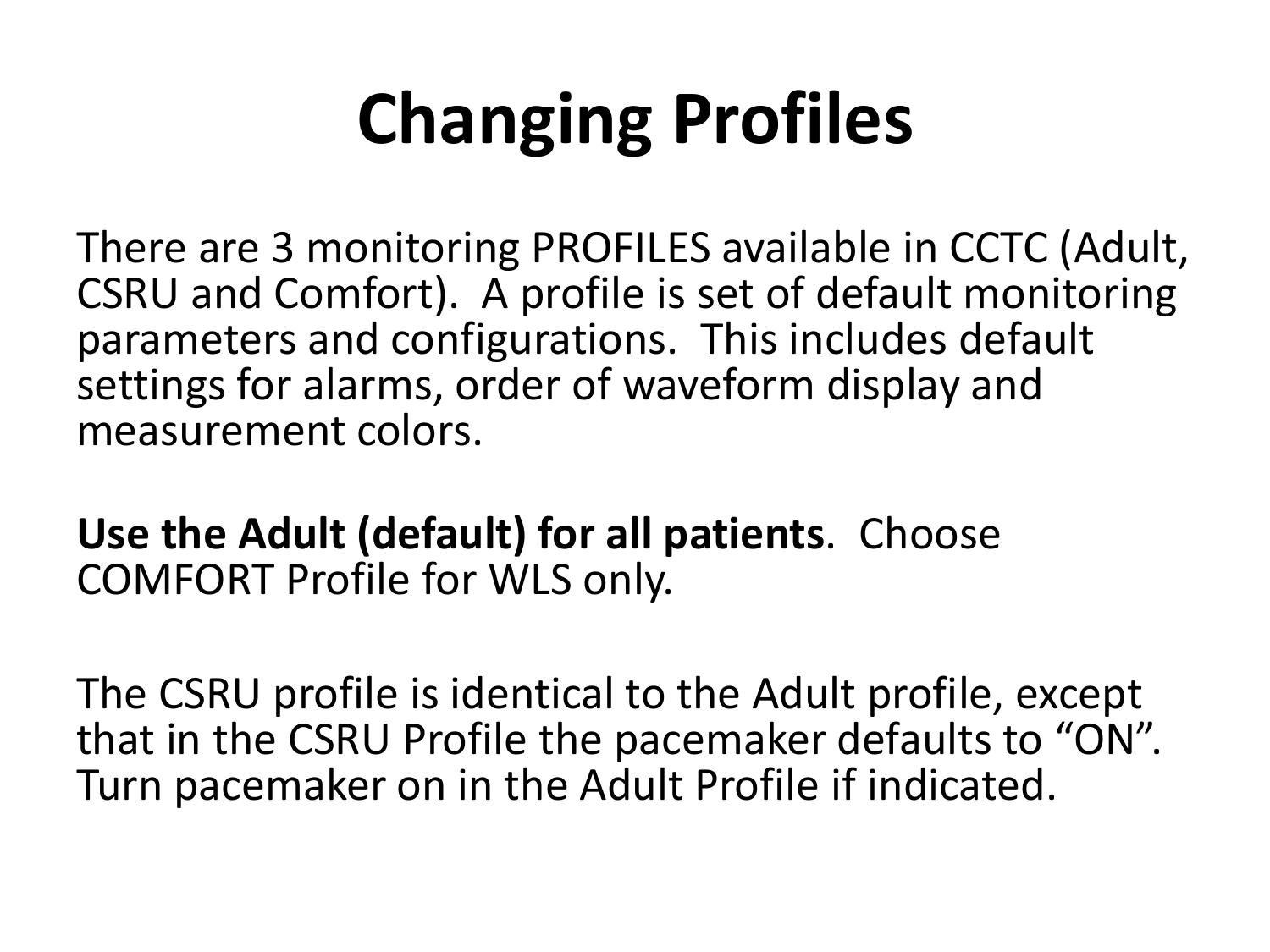

A **PROFILE** (green boxes) is default set of parameters that defines the colors, configuration and alarm limits for all measurements.

**Choose Adult in CCTC**. CSRU has the same default settings as Adult, except that pacemaker will "on". To change the profile, **TOUCH THE CURRENT PROFILE (Adult)** and select your new option. You must confirm from the bottom of the page. If you change the profile, the monitor will revert back to the default alarms (any changes that were made to alarm settings will be lost).

Change to **"Comfort Profile" for WLS.** This will disable all alarms.

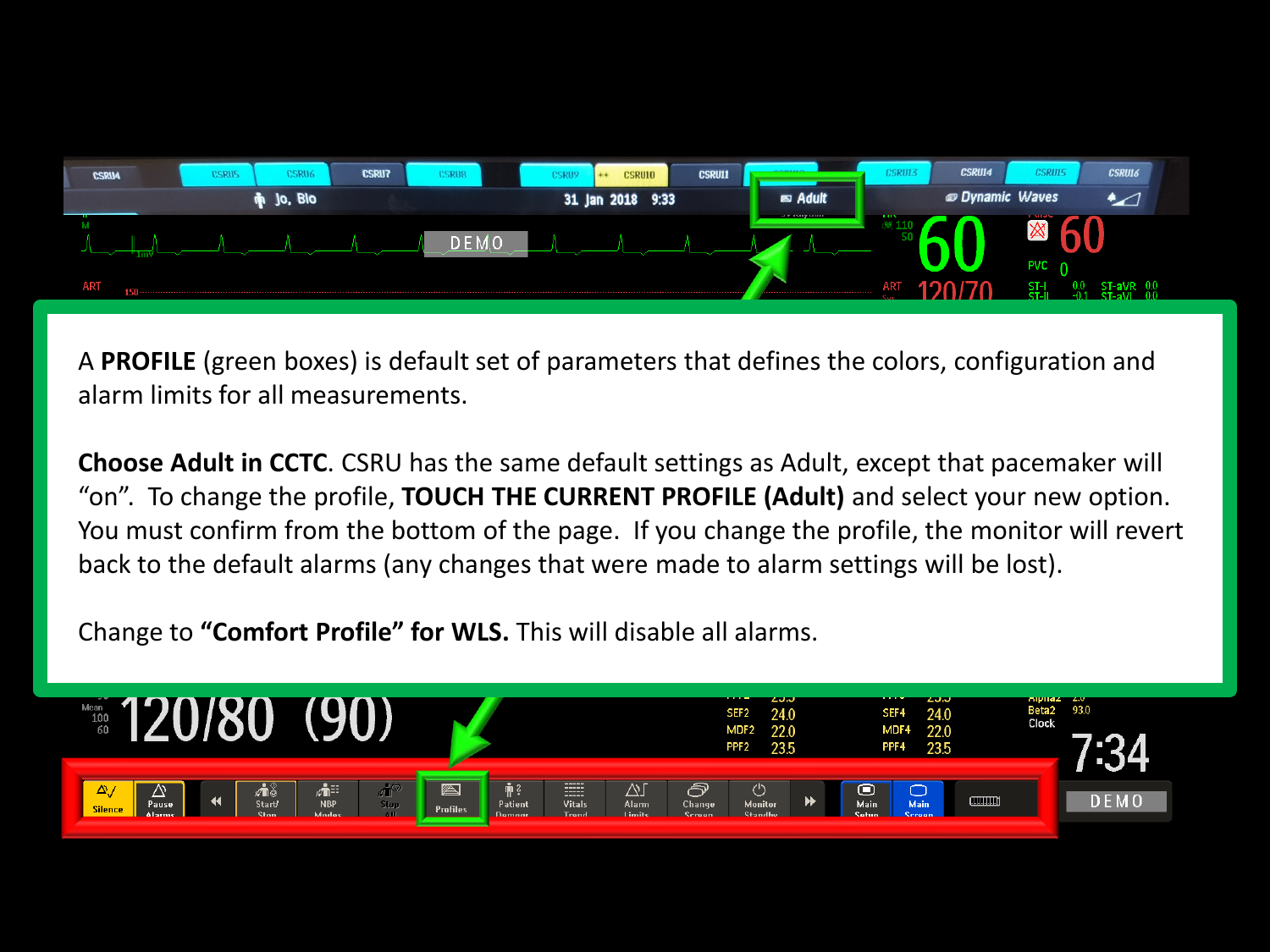#### **Comfort Profile**

During WLS, change the **PROFILE** to Comfort. This will remove all measurements and waveforms from the bedside monitor and disable all alarms. Monitoring will continue and will be available on the central station monitor.

Select "Adult", then choose "Comfort" profile. You will need to confirm the change by following the prompts at the bottom of the screen.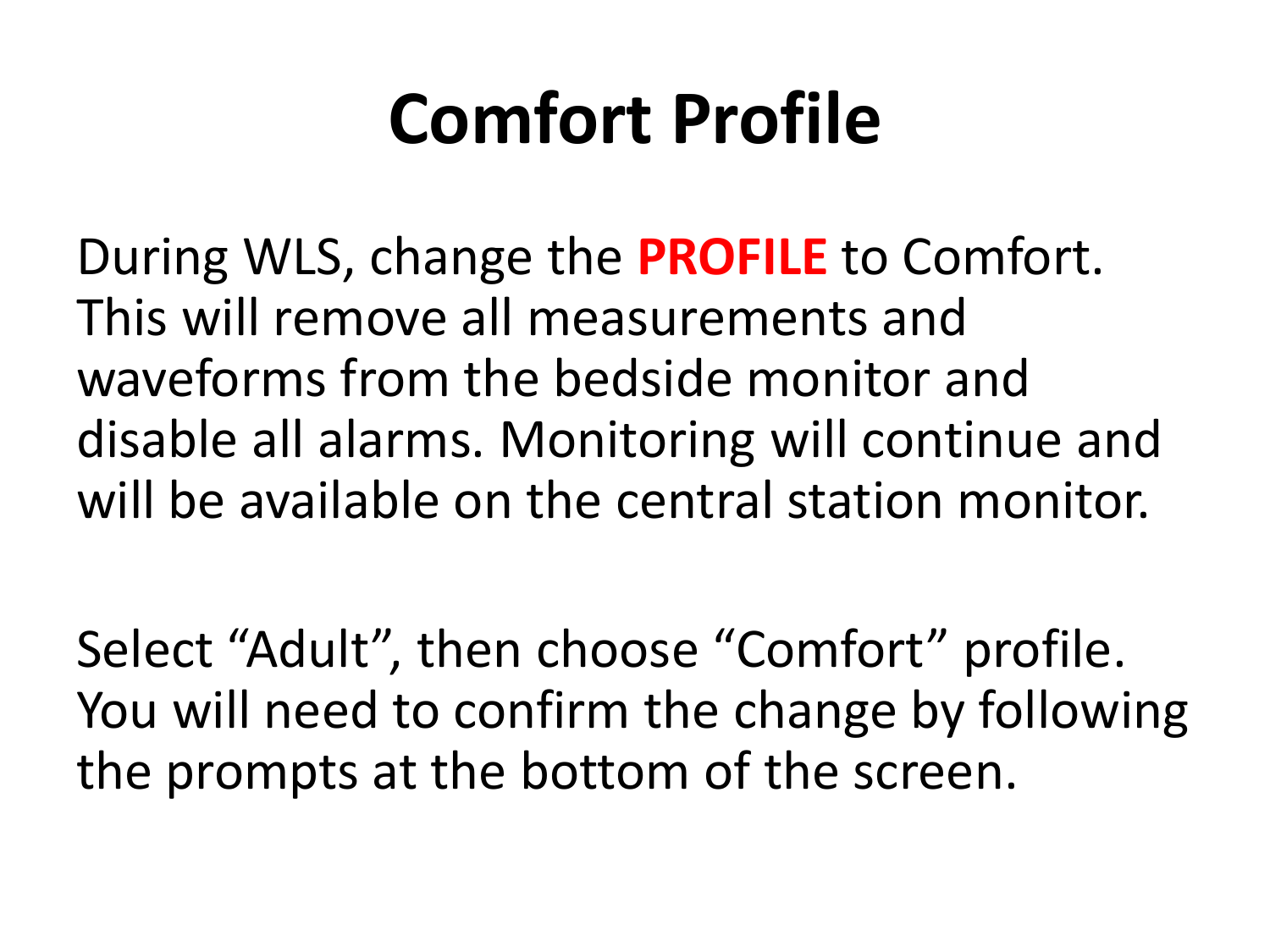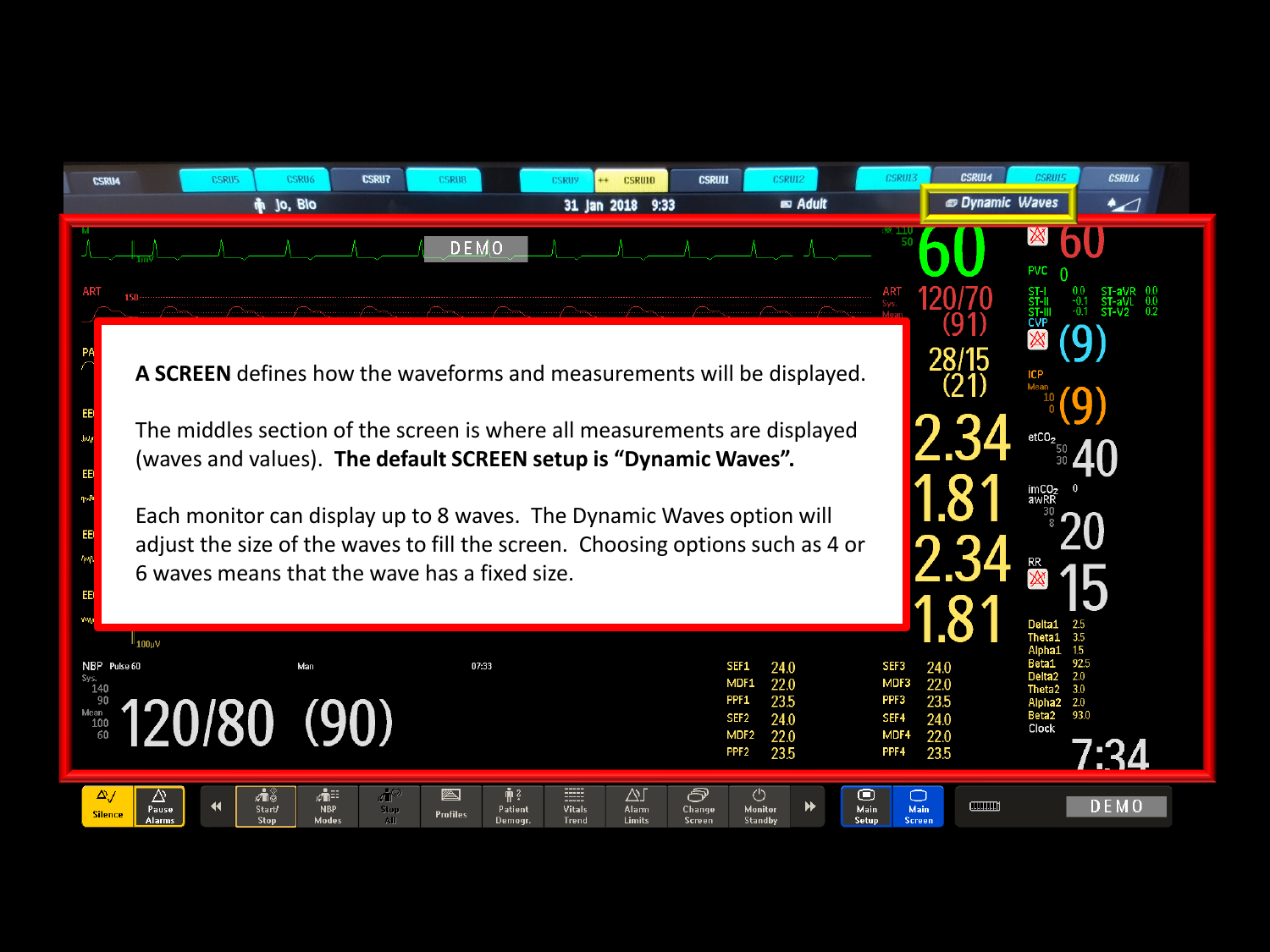| <b>CSRU4</b> | aKU7 | <b>SDILE</b> | <b>CSRU7</b> |  | <b>CSRU10</b><br>$+1$ | <b>CSRU11</b> |  |                                    |                      | <b>CSRU16</b>            |
|--------------|------|--------------|--------------|--|-----------------------|---------------|--|------------------------------------|----------------------|--------------------------|
| Jo, Blo      |      |              |              |  | 31 Jan 2018 9:33      |               |  |                                    | <b>Dynamic Waves</b> | $\overline{\phantom{a}}$ |
|              |      |              |              |  |                       |               |  | <b><i><u>ALCOHOL:</u></i></b><br>. |                      |                          |

⌒ Change 22.0 23 5 24.0

22.0

MDF4

leta9 Clock

A SCREEN defines how your measurements will be displayed on the monitor.

To change your display, choose "change screen" from the bottom smart key or by touching the current screen label at the top (Dynamic Waves is the current screen in this example. This will reveal a drop-down menu of screen choices.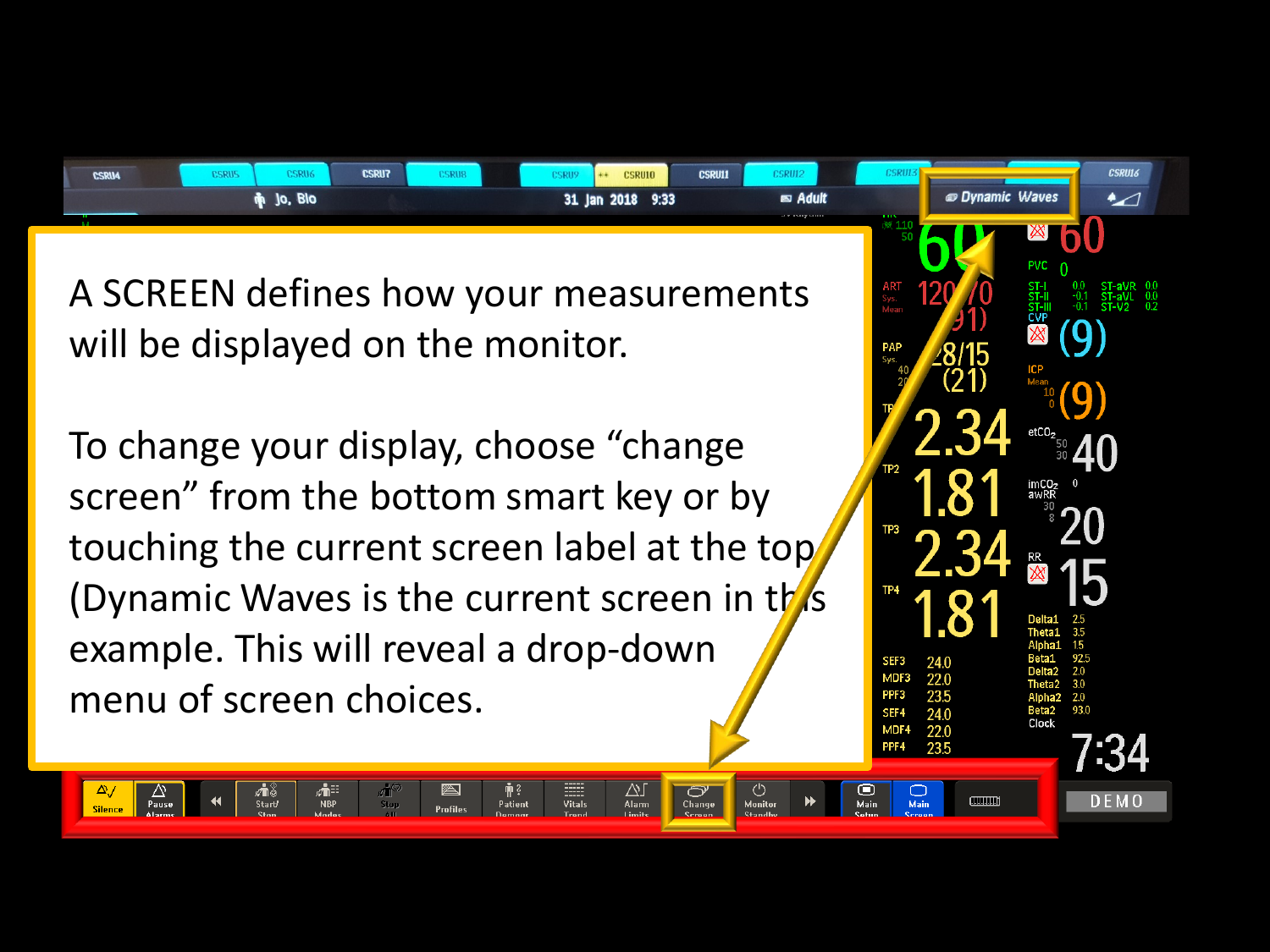# **Changing Screens**

A screen identifies the measurements (waveform and values) that will be displayed on the monitor, and defines their location on the display.

Changing the screen does not alter the measurements or data being collected; measurements that are not displayed on a given screen are still available.

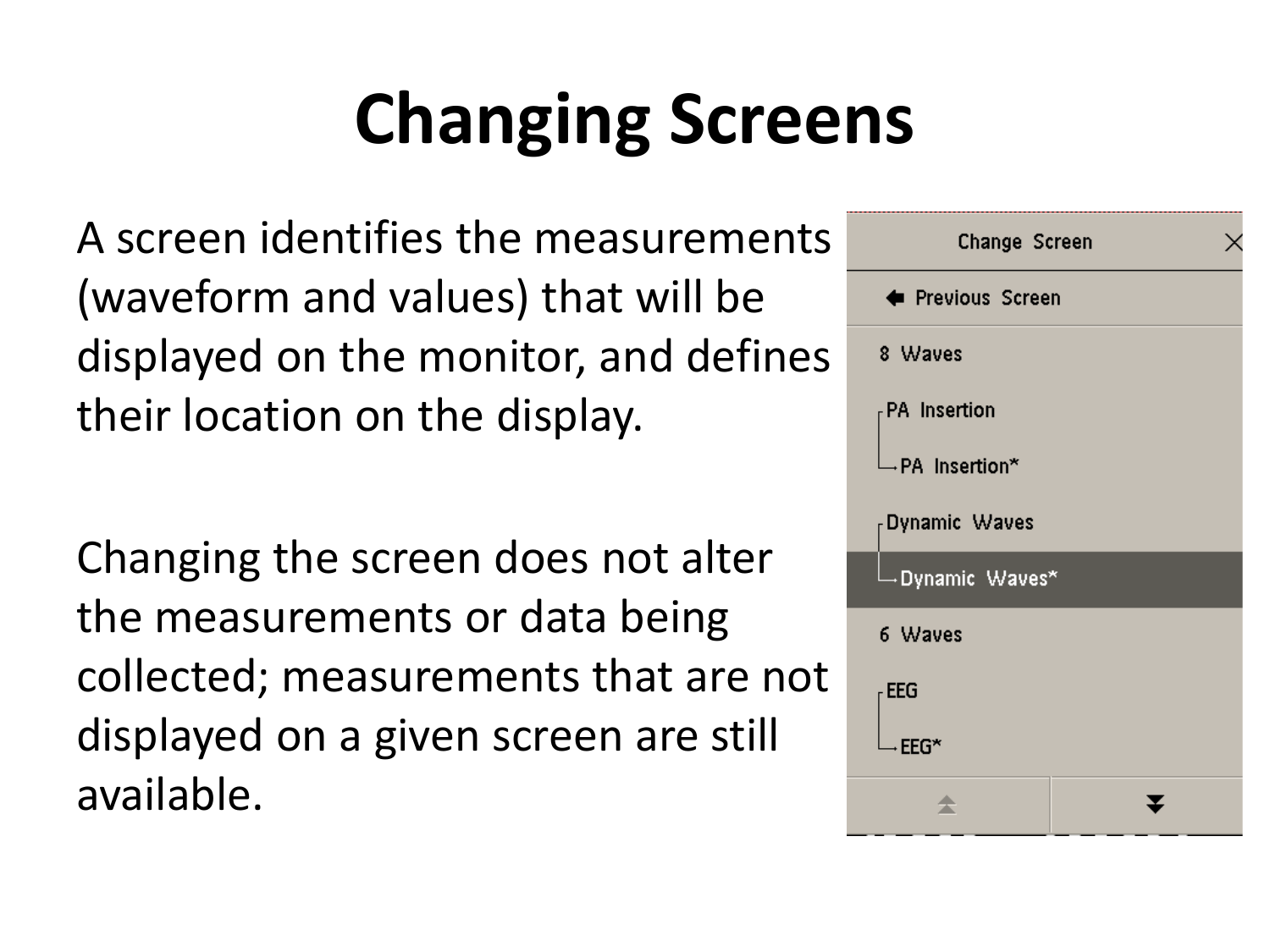# **Changing Screens**

Any screen option that has a submenu with an asterisk(\*) is a screen that has been modified.

Note that Dynamic Waves has a submenu called Dynamic Waves\*. Dynamic Waves\* is a modified version of the default settings in Dynamic Waves. You can revert to the original default setting by choosing Dynamic Wave (without asterisk).

**You can change back and forth between the default and modified screen.**

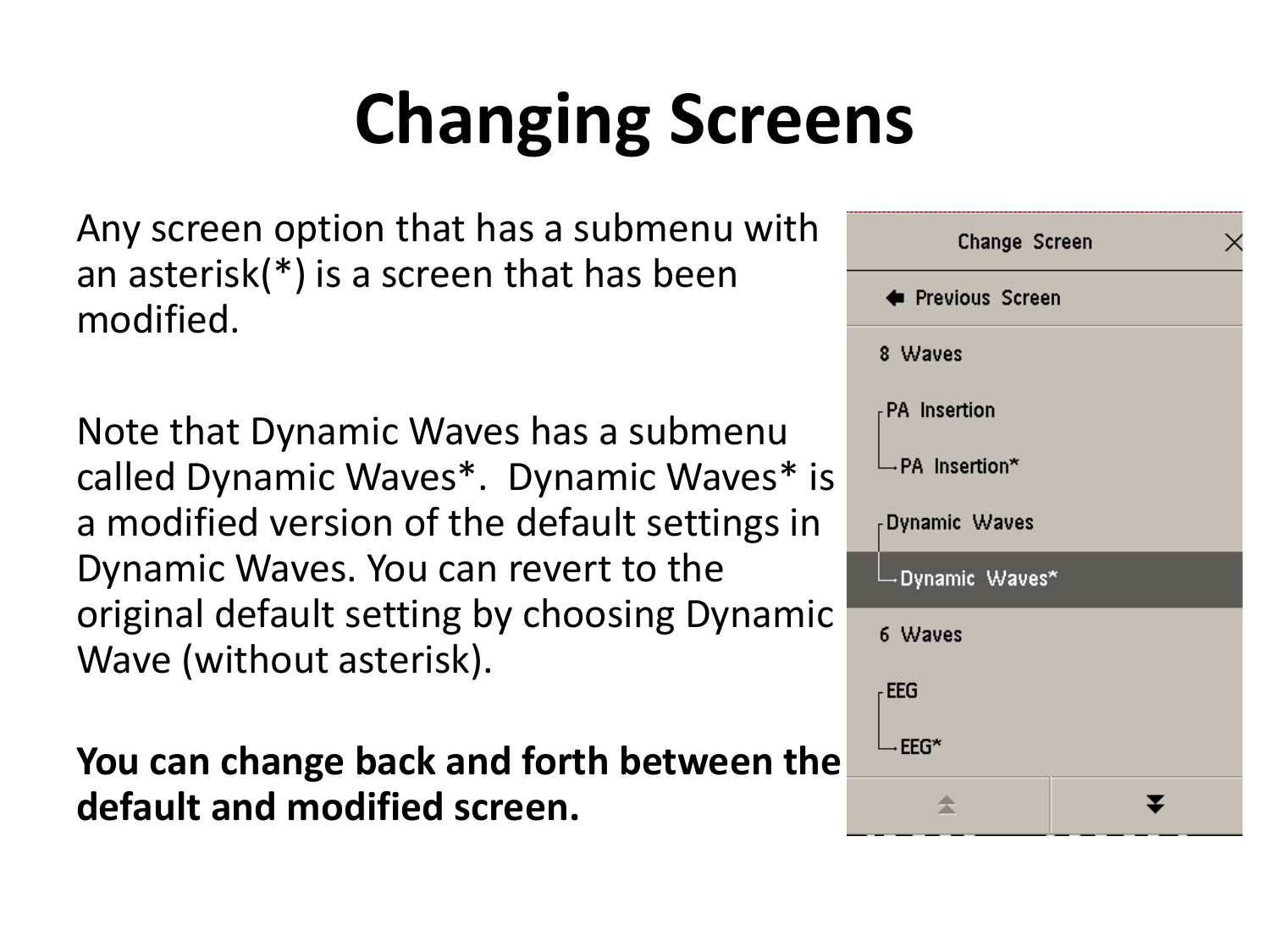# **Turning All Alarms Off**

During WLS or a resuscitation where the team is present and the patient is triggering continuous alarms, you need to turn all alarms OFF.

1. Go to Alarm limits (from Smart Keys)

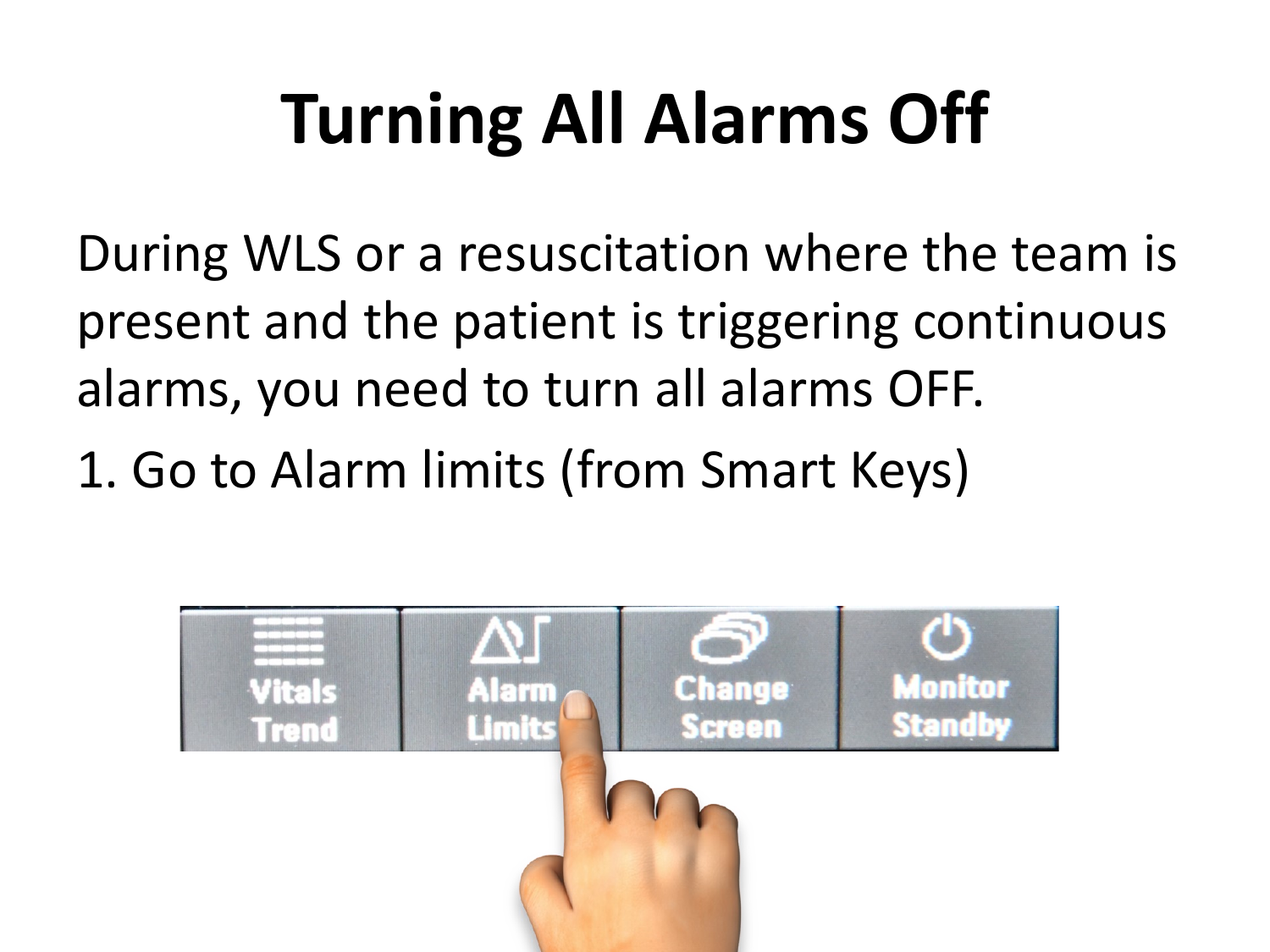### **Turning All Alarms OFF**

2. Choose "All Alarms Off".